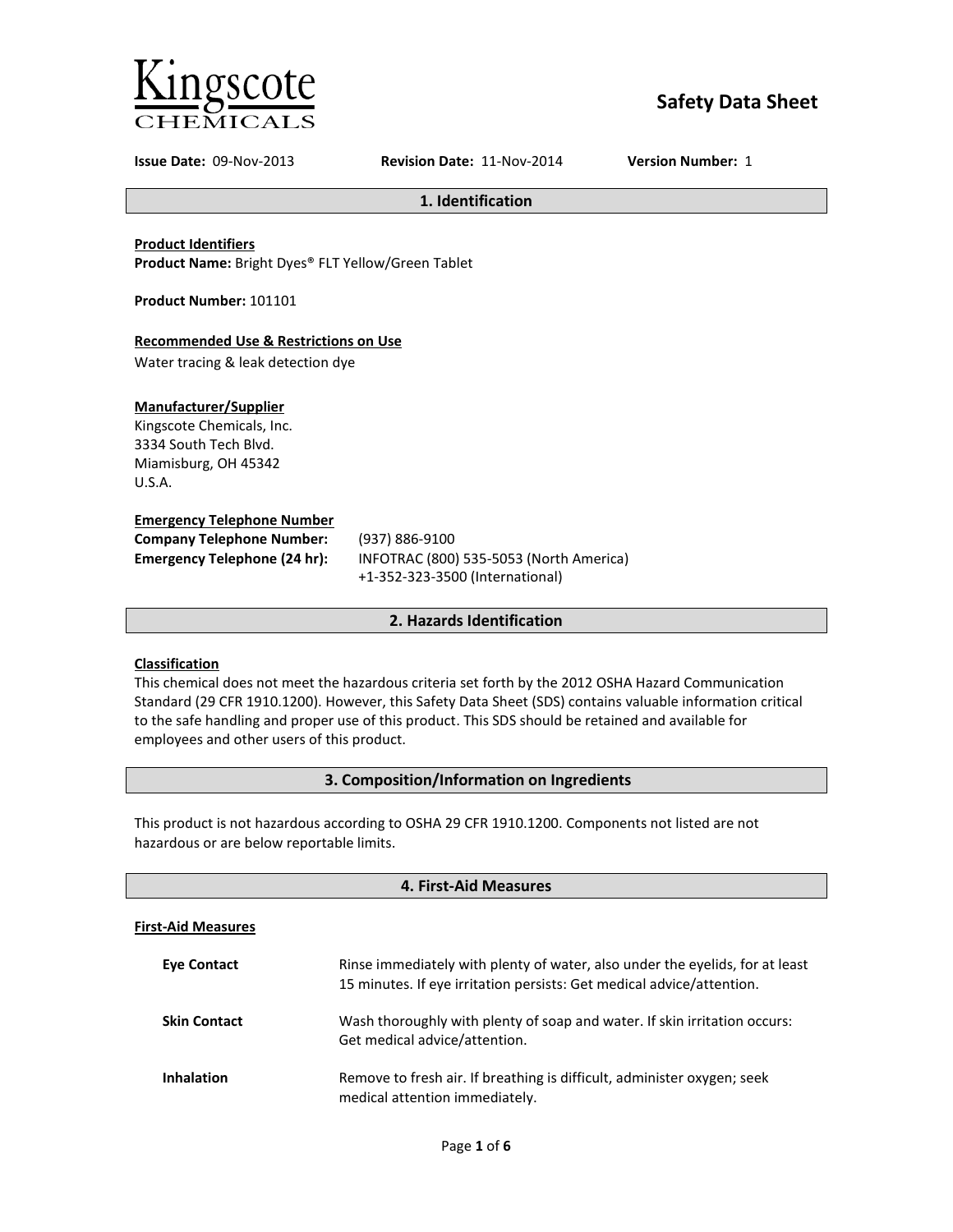**Ingestion** Rinse mouth. DO NOT induce vomiting. Drink plenty of water. Never give anything by mouth to an unconscious person. Get medical attention if large quantities were ingested or if nausea occurs.

#### **Most Important Symptoms and Effects**

**Symptoms** Will cause staining of the skin on contact. May cause eye irritation. Inhalation of dust may cause respiratory irritation. Ingestion may cause urine to be a yellow/green color until the dye has been washed through the system.

#### **Indication of Any Immediate Medical Attention and Special Treatment Needed**

**Notes to Physician** Treat symptomatically.

#### **5. Fire-Fighting Measures**

#### **Suitable Extinguishing Media**

Water spray (fog). Carbon dioxide (CO2). Dry chemical.

#### **Unsuitable Extinguishing Media**

Not determined

#### **Specific Hazards Arising from the Chemical**

Remote possibility of dust explosion. Burning may produce oxides of carbon and nitrogen (NOx).

#### **Protective Equipment and Precautions for Firefighters**

Wear self-contained breathing apparatus pressure-demand, MSHA/NIOSH (approved or equivalent) and full protective gear.

#### **6. Accidental Release Measures**

#### **Personal Precautions, Protective Equipment and Emergency Procedures**

| <b>Personal Precautions</b>                                 | Use personal protective equipment as recommended in Section 8.                                                    |
|-------------------------------------------------------------|-------------------------------------------------------------------------------------------------------------------|
| <b>Environmental Precautions</b>                            | Prevent from entering into soil, ditches, sewers, waterways and/or<br>groundwater. See Section 12 and Section 13. |
| <b>Methods and Material for Containment and Cleaning Up</b> |                                                                                                                   |
| Methods for Containment                                     | Prevent further leakage or spillage if safe to do so                                                              |

| <b>Methods for Cleaning Up</b> | Sweep up and collect into suitable containers for disposal. Flush area<br>with water. |
|--------------------------------|---------------------------------------------------------------------------------------|

#### **7. Handling and Storage**

#### **Precautions for Safe Handling**

| <b>Advice on Safe Handling</b> | Handle in accordance with good industrial hygiene and safety practices. |
|--------------------------------|-------------------------------------------------------------------------|
|                                | Use personal protection recommended in Section 8. Avoid contact with    |
|                                | skin, eyes, or clothing. Avoid breathing dusts. Contaminated clothing   |
|                                | should not be allowed out of the workplace.                             |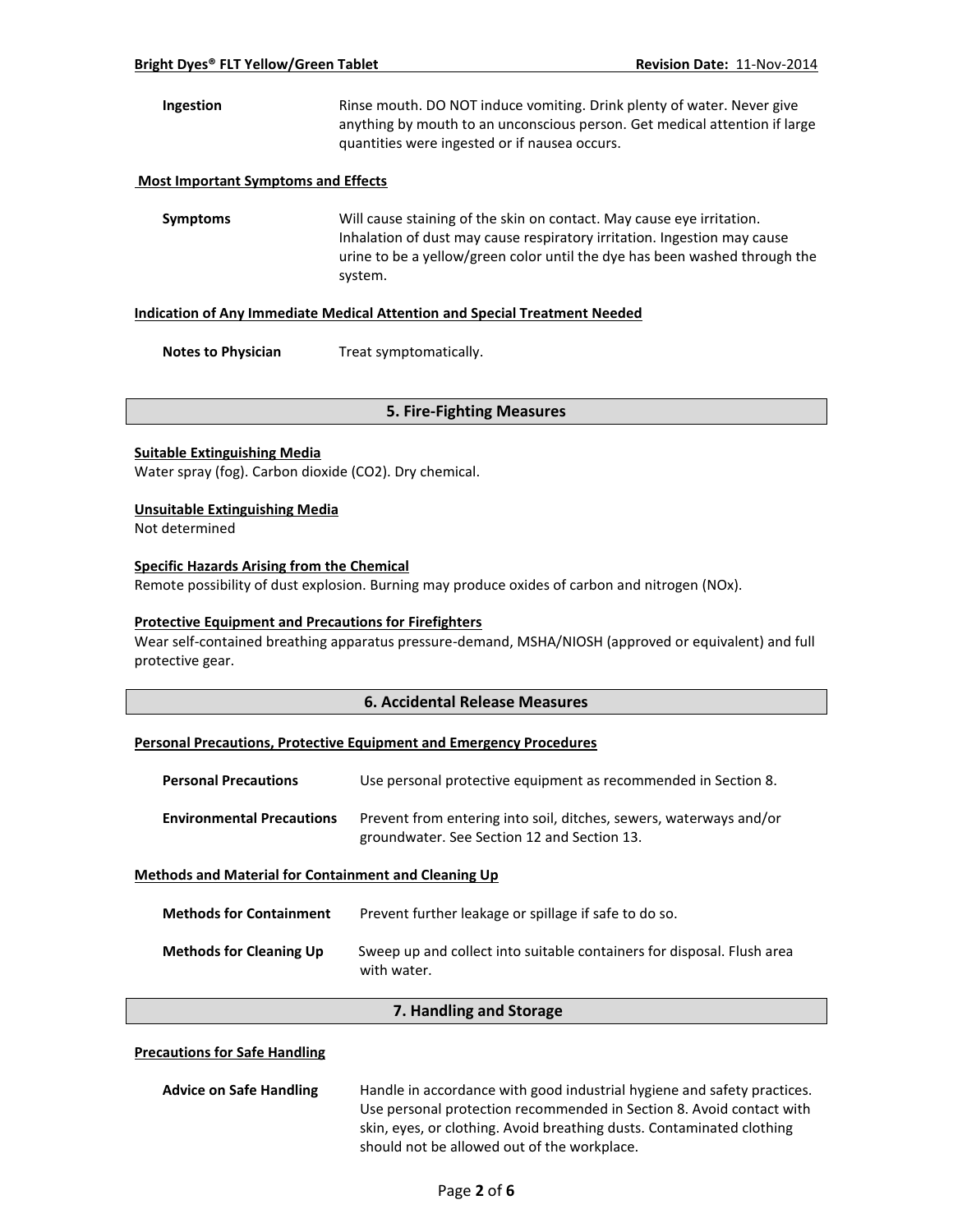#### **Conditions for Safe Storage, Including Incompatibilities**

| <b>Storage Conditions</b>     | Keep container tightly closed and store in a cool, dry, and well-<br>ventilated area. Store away from heat, sparks, open flame or any other<br>ignition source. |
|-------------------------------|-----------------------------------------------------------------------------------------------------------------------------------------------------------------|
| <b>Incompatible Materials</b> | Bromine trifluoride. Lithium. Strong acids, bases, and oxidizing agents.                                                                                        |

### **8. Exposure Controls / Personal Protection**

#### **Exposure Guidelines**

This product, as supplied, does not contain any hazardous materials with occupational exposure limits established by the region specific regulatory bodies.

#### **Engineering Controls**

Ensure adequate ventilation, especially in confined areas. Eyewash stations. Showers.

#### **Individual Protection Measures, Such as Personal Protective Equipment:**

| <b>Eve/Face Protection</b>        | Avoid contact with eyes.                                                |
|-----------------------------------|-------------------------------------------------------------------------|
| <b>Skin &amp; Body Protection</b> | Rubber gloves. Suitable protective clothing.                            |
| <b>Respiratory Protection</b>     | Use NIOSH-approved dust mask if dusty conditions exist.                 |
| <b>Hygiene Measures</b>           | Handle in accordance with good industrial hygiene and safety practices. |

#### **9. Physical and Chemical Properties**

#### **Information on Basic Physical and Chemical Properties**

| <u>IIIIUI IIIauuil UII Basic Pilysical aliu Cheniical Properties</u> |                                                                 |                       |                |
|----------------------------------------------------------------------|-----------------------------------------------------------------|-----------------------|----------------|
| <b>Physical State</b>                                                | Solid                                                           | Odor                  | None apparent  |
| Appearance                                                           | Orange tablet                                                   | <b>Odor Threshold</b> | Not determined |
| Color                                                                | Orange                                                          |                       |                |
|                                                                      |                                                                 |                       |                |
| <b>Property</b>                                                      | <b>Values</b>                                                   |                       |                |
| рH                                                                   | Not applicable                                                  |                       |                |
| <b>Melting/Freezing Point</b>                                        | Not applicable                                                  |                       |                |
| <b>Boiling Point/Range</b>                                           | Not applicable                                                  |                       |                |
| <b>Flash Point</b>                                                   | Not applicable                                                  |                       |                |
| <b>Evaporation Rate</b>                                              | Not applicable                                                  |                       |                |
| Flammability (solid, gas)                                            | Not flammable                                                   |                       |                |
| <b>Upper Flammability Limits</b>                                     | Not applicable                                                  |                       |                |
| <b>Lower Flammability Limits</b>                                     | Not applicable                                                  |                       |                |
| <b>Vapor Pressure</b>                                                | Not applicable                                                  |                       |                |
| <b>Vapor Density</b>                                                 | Not applicable                                                  |                       |                |
| <b>Relative Density</b>                                              | Not applicable                                                  |                       |                |
| <b>Specific Gravity</b>                                              | Not applicable                                                  |                       |                |
| Solubility                                                           | Highly soluble in water with small amounts of insoluble residue |                       |                |
| <b>Partition Coefficient</b>                                         | Not determined                                                  |                       |                |
| <b>Auto-ignition Temperature</b>                                     | Not determined                                                  |                       |                |
| <b>Decomposition Temperature</b>                                     | Not determined                                                  |                       |                |
| <b>Viscosity</b>                                                     | Not determined                                                  |                       |                |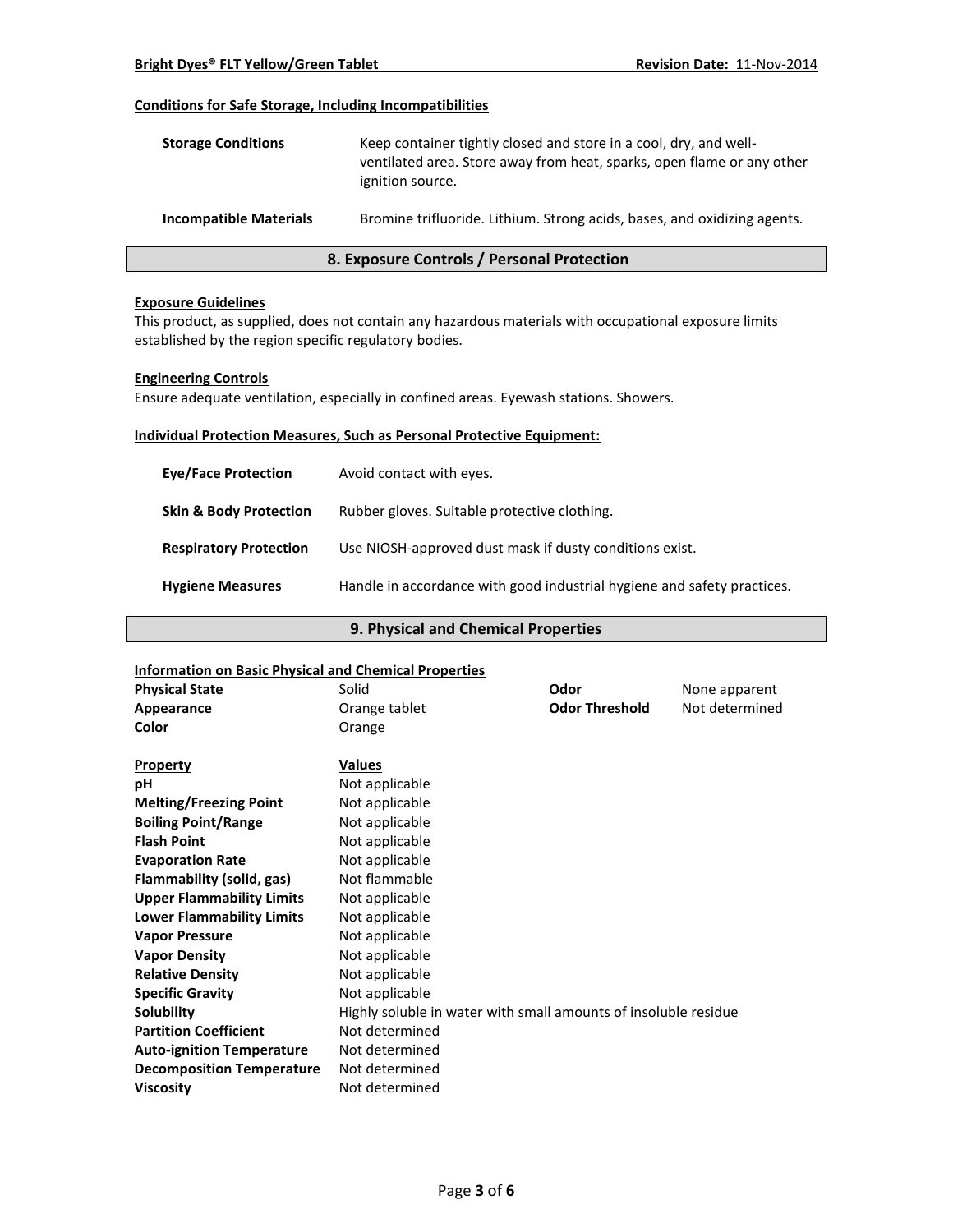#### **10. Stability and Reactivity**

#### **Reactivity**

Not reactive under normal conditions.

#### **Chemical Stability**

Stable under recommended storage conditions.

#### **Possibility of Hazardous Reactions**

None under normal processing.

#### **Conditions to Avoid**

Keep separated from incompatible substances. Keep out of reach of children.

#### **Incompatible Materials**

Bromine trifluoride. Lithium. Strong acids, bases, and oxidizing agents.

#### **Hazardous Decomposition Products**

Oxides of carbon and nitrogen (NOx).

#### **11: Toxicological Information**

#### **Information on Likely Routes of Exposure**

| <b>Inhalation</b>   | Avoid inhalation of dust.            |
|---------------------|--------------------------------------|
| Ingestion           | Do not ingest.                       |
| <b>Skin Contact</b> | May cause an allergic skin reaction. |
| <b>Eye Contact</b>  | Avoid contact with eyes.             |

## **Delayed, Immediate, and Chronic Effects from Short- and Long-Term Exposure**

May cause an allergic skin reaction.

### **Numerical Measures of Toxicity**

Not determined

#### **Symptoms Associated with Exposure**

See Section 4 of this SDS for symptoms.

#### **Carcinogenicity**

| <b>NTP</b>  | None |
|-------------|------|
| <b>IARC</b> | None |
| <b>OSHA</b> | None |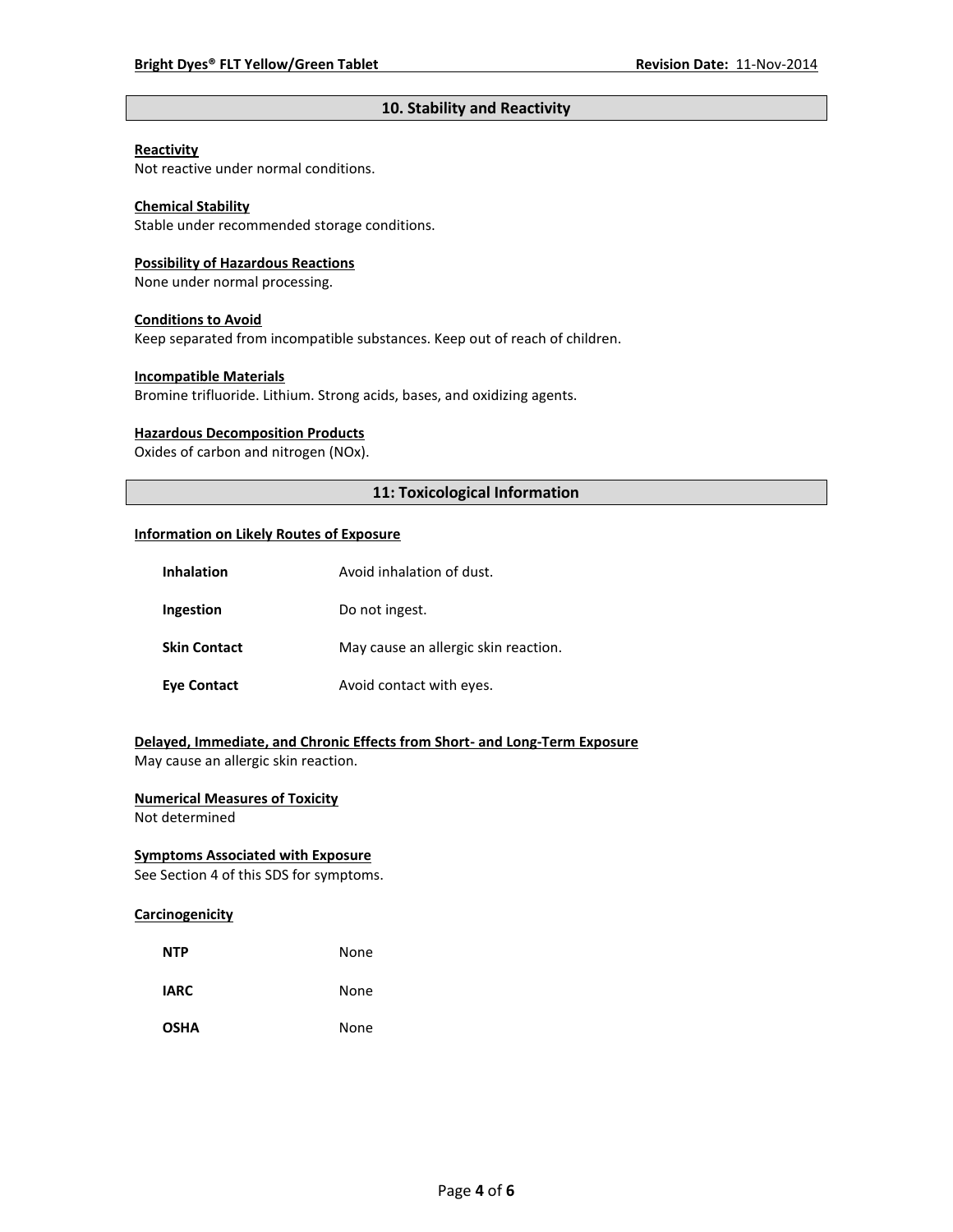#### **12. Ecological Information**

#### **Ecotoxicity**

This product is not classified as environmentally hazardous. However, this does not exclude the possibility that large or frequent spills can have a harmful or damaging effect on the environment.

#### **Component Information**

Not available

#### **Persistence/Degradability**

This product is biodegradable.

#### **Bioaccumulation**

Not determined

#### **Mobility**

Not determined

#### **Other Adverse Effects**

Not determined

#### **13. Disposal Considerations**

#### **Waste Disposal Methods**

Dispose of in accordance with federal, state, and local regulations.

#### **Contaminated Packaging**

Do not re-use empty containers.Dispose of containers in accordance with federal, state, and local regulations.

#### **14. Transport Information**

#### **Note**

See current shipping paper for most up-to-date shipping information, including exemptions and special circumstances.

| DOT         | Not regulated |
|-------------|---------------|
| IATA        | Not regulated |
| <b>OMDG</b> | Not regulated |

#### **15: Regulatory Information**

#### **International Inventories**

Not determined

#### **U.S. Federal Regulations**

**CERCLA** This material, as supplied, does not contain any substances regulated as hazardous substances under the Comprehensive Environmental Response Compensation and Liability Act (CERCLA) (40 CFR 302) or the Superfund Amendments and Reauthorization Act (SARA) (40 CFR 355).